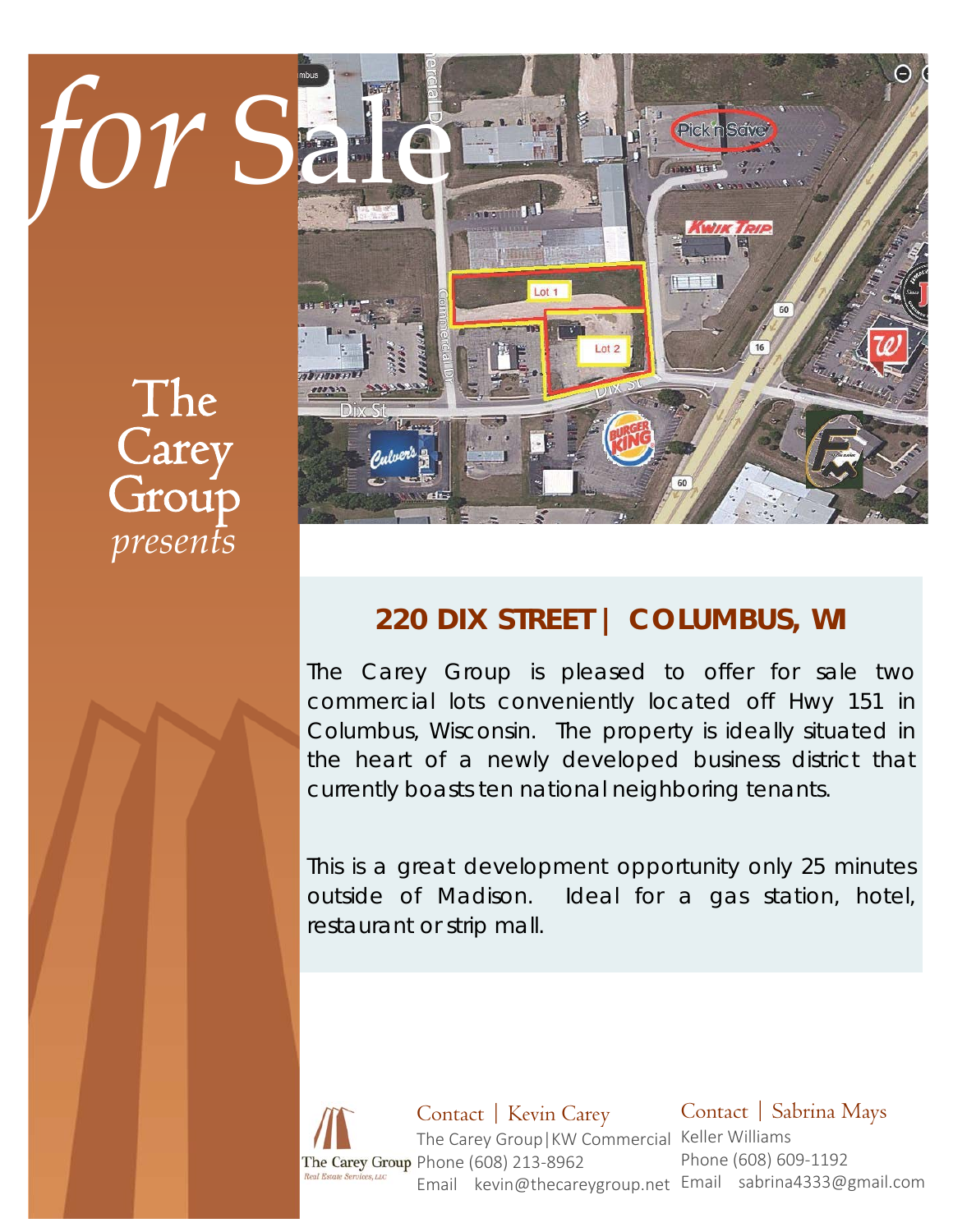## **220 DIX STREET | COLUMBUS, WI**

#### **Offering Details**

| Size           | Lot 1 54,233 sq. ft.           |  |  |
|----------------|--------------------------------|--|--|
|                | Lot 2 35,267 sq. ft.           |  |  |
|                |                                |  |  |
| Zoning         | <b>Highway Commercial</b>      |  |  |
|                |                                |  |  |
| Offering Price | Lot 1\$700,000 \$12.91 sq. ft. |  |  |
|                | Lot 2\$800,000 \$22.68 sq. ft. |  |  |

#### **Demographics**

|                      | 1 Mile   | 3 Mile   | 5 Mile   |
|----------------------|----------|----------|----------|
| Population           | 3,746    | 5,398    | 8,051    |
| Average HH<br>Income | \$52,270 | \$51,997 | \$53,511 |
| No. Households       | 1,558    | 2,238    | 3,219    |

#### **Traffic Counts**

| James Street | 11,400 |
|--------------|--------|
| Dix Street   | 3,900  |

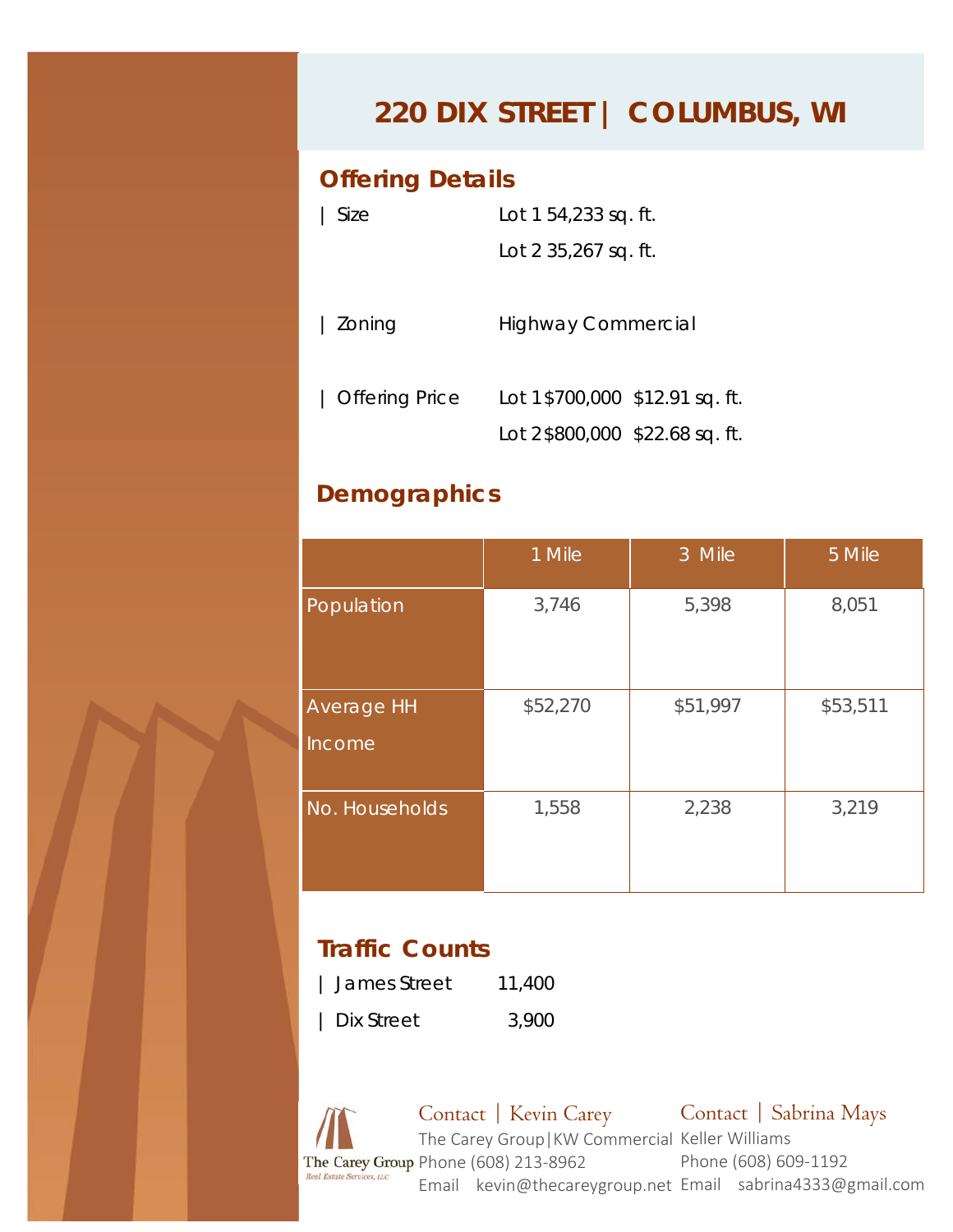### **220 DIX STREET | COLUMBUS, WI**





Contact | Kevin Carey The Carey Group|KW Commercial Keller Williams Phone (608) 213‐8962 Email kevin@thecareygroup.net

Contact | Sabrina Mays Phone (608) 609‐1192 Email sabrina4333@gmail.com